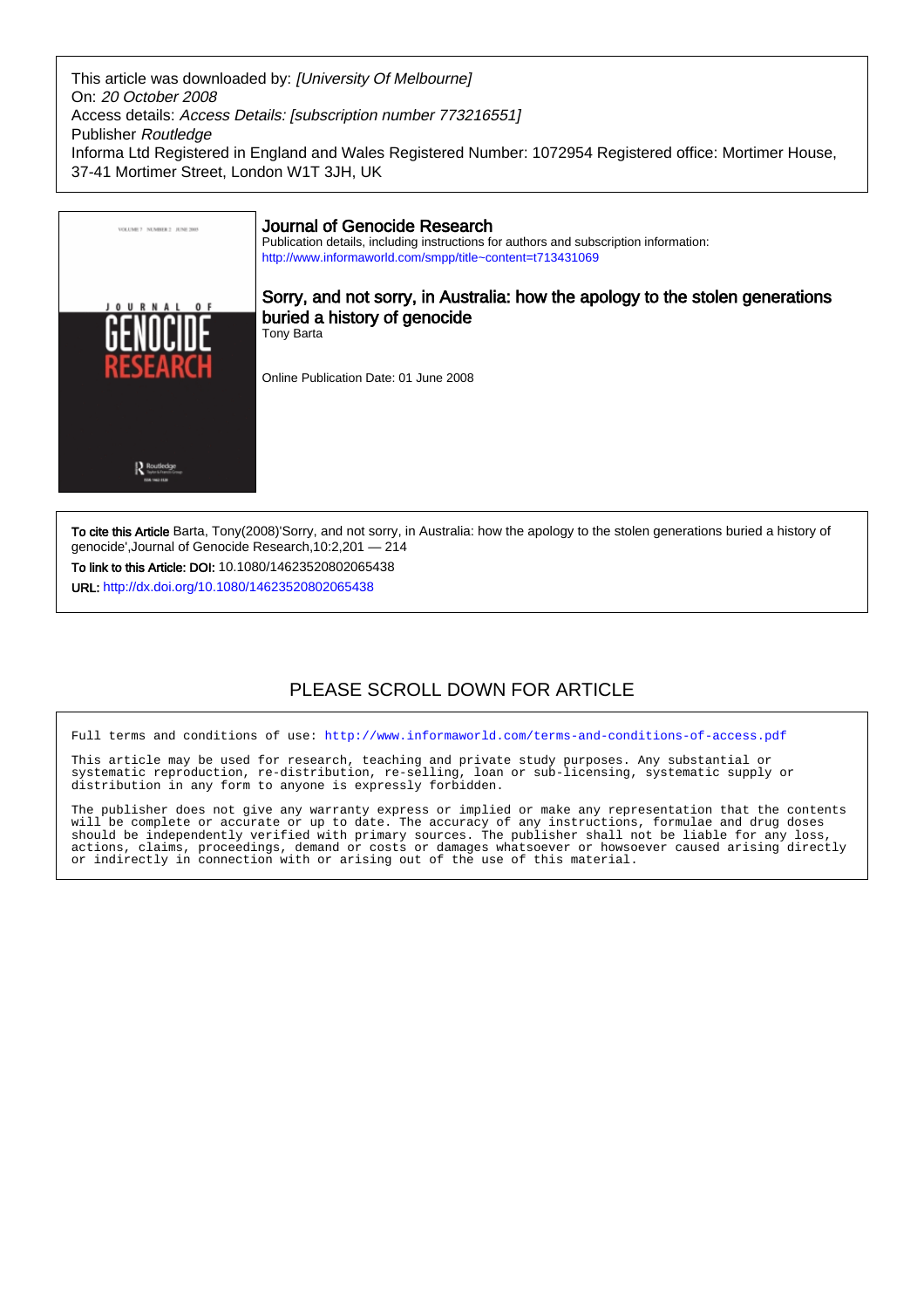# Sorry, and not sorry, in Australia: how the apology to the stolen generations buried a history of genocide

 $\sum_{\text{Taylor A Francis Group}}$ 

TONY BARTA

It was a day of high emotion, as it had to be. Tears, joy, tension, relief. For more than two centuries Aboriginal people in Australia have been subject to relentless pressures of family destruction; for more than two decades they have actively sought recognition of the pain inflicted on those called "the stolen generations", a pain which almost all Indigenous families still suffer. Now, in 2008, there would be a national apology.

The policy of removing mixed race children went back over a hundred years. Among the children removed from an Aboriginal community just beginning to recover from the onslaught of violent dispossession were Margaret Tucker and her sister May. They were at school on a mission reserve when a car was heard—a rare sound in 1917—and a policeman came into the class. Three girls were to go immediately. The teacher, married to the station manager, delayed until Margaret's mother could be fetched:

We had our arms round our mother, and refused to let go. She still had her apron on, and must have run the whole one and a half miles. She arrived just in time, due to the kindness of Mrs Hill. As we hung on to our mother she said fiercely, 'They are my children and they are not going away with you.'

The policeman, who no doubt was doing his duty, patted his hand cuffs, which were in a leather case on his belt, and which May and I thought was a revolver.

'Mrs. Clements,' he said, 'I'll have to use this if you do not let us take the children now.'

Thinking the policeman would shoot Mother, because she was trying to stop him, we screamed, 'We'll go with him Mum, we'll go.' I cannot forget any detail of that moment, it stands out as though it were yesterday.

Their mother was allowed to come to the next town, Deniliquin, in the car. There she was told that they would be going to the hospital to pick up her younger daughter, Geraldine, as well. The policeman came back to say, "Mrs Clements, you can have your little girl, she left hospital this morning."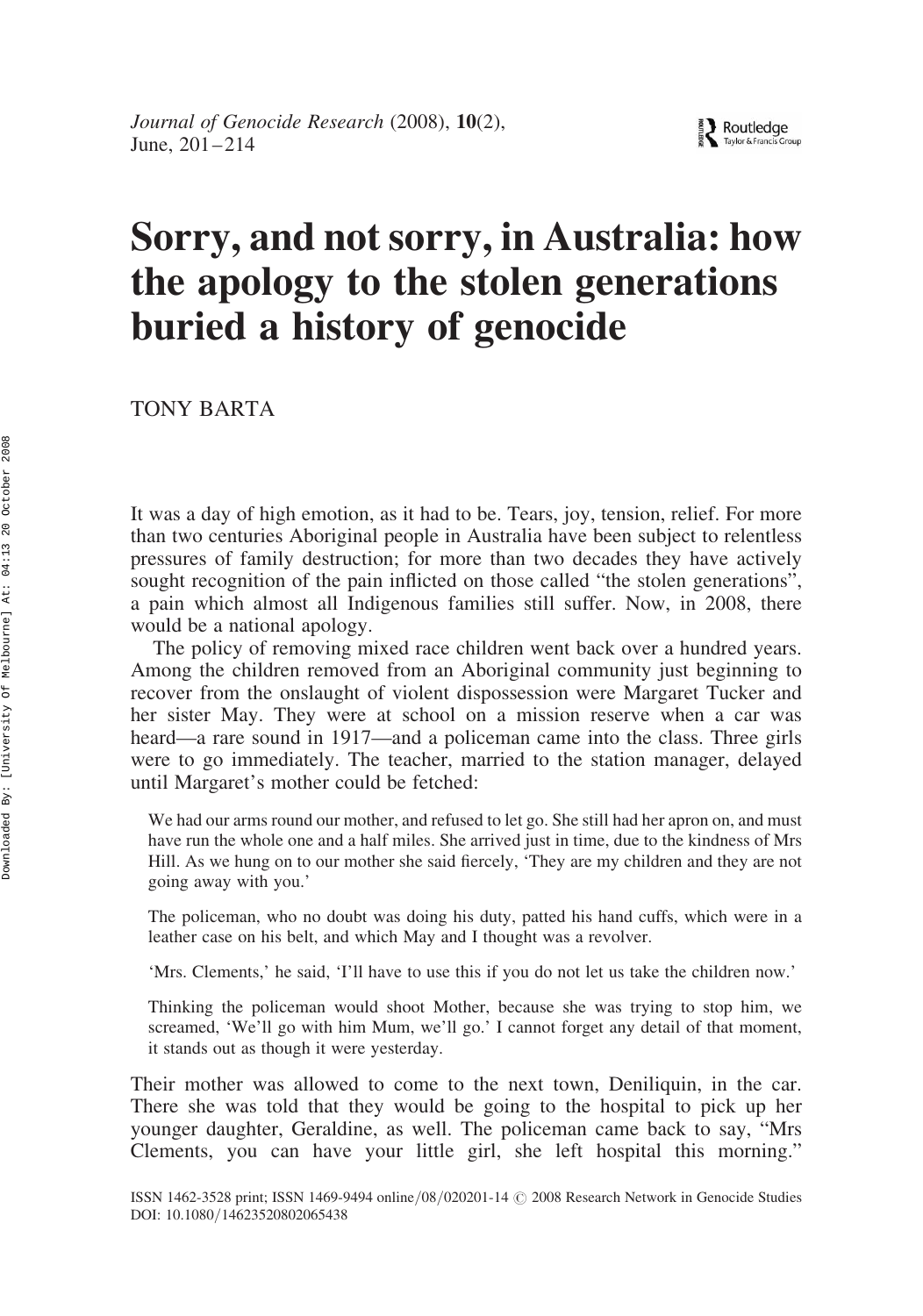TONY BARTA

But the two others were driven away while their mother was in the police station. She was found the next morning, moaning and crying under a tree, half demented and ill. "For months after, at the sight of a policeman's white helmet, she would grab her little girl and escape into the bush, as did all the Aboriginal people who had children."1

The distress of Aborigines only rarely broke through to the public sphere. Officials carrying out the policies on behalf of various Australian governments had their own distress, but not invariably. The righteous and the callous were as impervious as they assumed Aboriginal mothers to be. James Isdell, a West Australian pastoralist and parliamentarian appointed as "Travelling Protector" in 1907, told his superior, "I consider it a great scandal to allow any of these half-caste girls to remain with the natives." He saw himself as serving both morality and the larger cause of civilisation. "I would not hesitate to separate any half-caste from its Aboriginal mother, no matter how frantic momentary grief might be at the time. They soon forget their offspring".<sup>2</sup>

The question of race calculated in fractions was plain sense to Europeans of the time. It was never recognized by Aborigines, except as an insult to their humanity that they had to cope with every day. It became embedded in legislation from 1886, when Victorian "half-castes" were required to leave Government reserves and fend for themselves, regardless of discrimination in an increasingly raceconscious society. "Viewed in its harshest light," wrote a later historian, "the 1886 Act could be construed as attempt at legal genocide. Certainly it was aimed at removing the Aborigines as a distinct and observable group, with its own culture and way of life."3 The effect was to break up families like Margaret Tucker's and to advance the supposition, borne out by the Tasmanian example, that the Indigenous remnant in a prospering new European society would soon disappear. When a nation was created in 1901, the Commonwealth was given no responsibility for Aborigines. They would not be counted in the census.4

From the 1960s onwards there was important political progress, notably the 1967 referendum amending the constitution to give the Commonwealth Government power to make laws affecting Aborigines. Land rights legislation in 1975–76 was only the beginning of many battles up to the present. The appalling record of deaths in custody was not addressed until 1987.<sup>5</sup> In the 1992 Mabo case the High Court declared terra nullius a fallacy and paved the way for a new Native Title Act the next year. For a government to acknowledge that Australia's foundation and the long record of Aboriginal suffering were linked would require an unlikely degree of political courage, but at the end of 1992 Prime Minister Keating spoke in the heart of Sydney's Aboriginal community, at Redfern Park:<sup>6</sup>

It begins, I think, with the act of recognition. Recognition that it was we who did the dispossessing. We took the traditional lands and smashed the traditional way of life. We brought the disasters. The alcohol. We committed the murders. We took the children from their mothers. We practised discrimination and exclusion.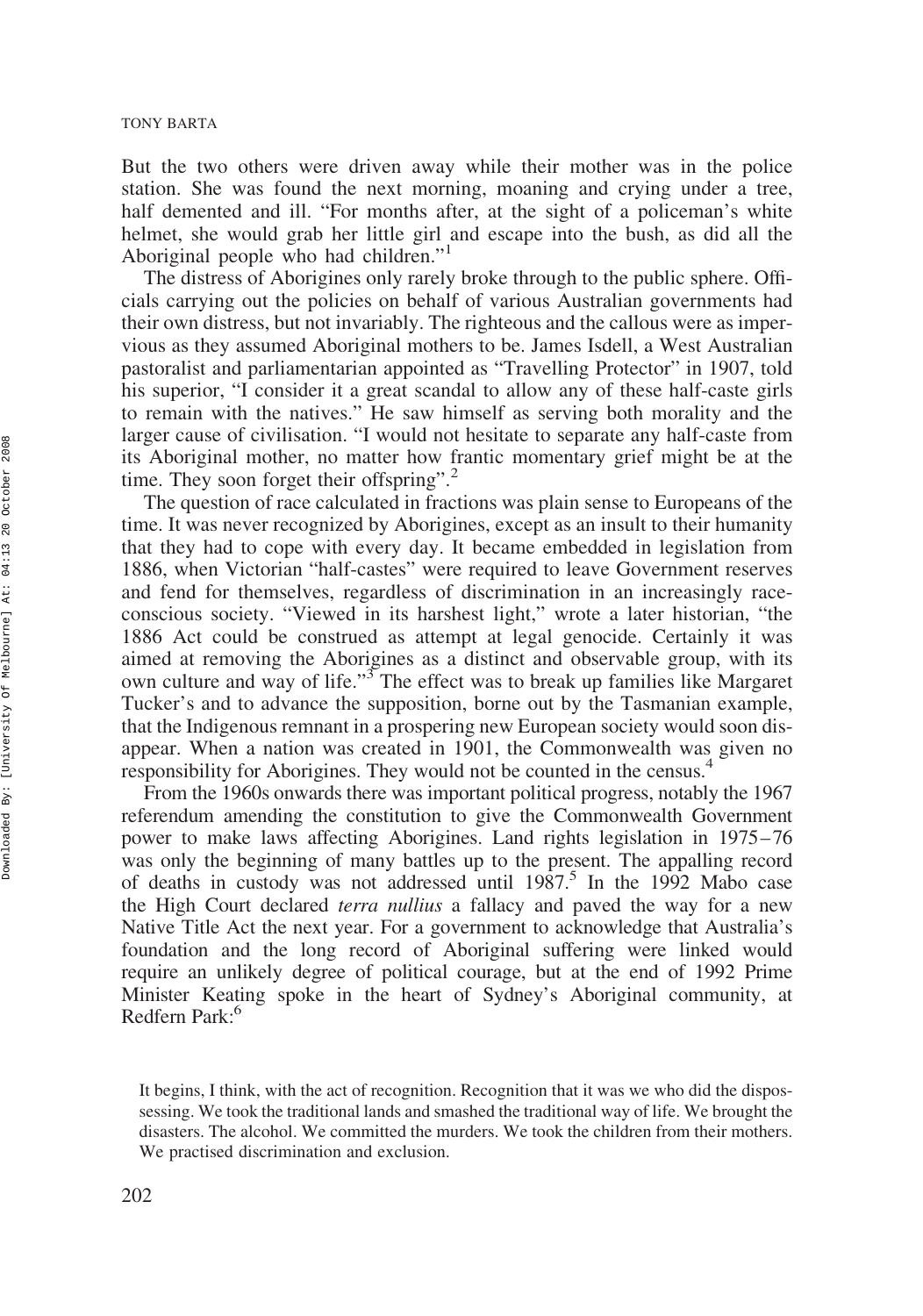It was our ignorance and our prejudice. And our failure to imagine these things being done to us. With some noble exceptions, we failed to make the most basic human response and enter into their hearts and minds. We failed to ask—how would I feel if this were done to me?

From this had to follow the next step, so long awaited. The Keating Government appointed the President of the Human Rights and Equal Opportunity Commission, Sir Ronald Wilson, and its Aboriginal Social Justice Commissioner, Mick Dodson, to enquire into "the past laws, practices and policies which resulted in the separation of Aboriginal and Torres Strait Islander children from their families by compulsion, duress or undue influence, and the effects of those laws, practices and policies."

For the first time individuals could tell their stories to an official inquiry, and the inquiry made plain that these stories would be heard. Afterwards, the inquiry left no doubt: there must be an apology from every government involved in child removal, not least the Commonwealth. By the time of its report, the Keating Labour Government had been defeated and John Howard, the new prime minister was making no bones about a new attitude to "political correctness", "black-armband history," and apologizing for past wrongs. "I sympathise fundamentally with Australians who are insulted when they are told we have a racist, bigoted past," he said, and his Aboriginal Affairs Minister John Herron responded to the report with a protest: "You can't judge past practices by today's standards ... we do not believe that our generation should be asked to accept responsibility for the acts of earlier generations, sanctioned by the law of the times."8 This was known to be Howard's view when, before a largely Aboriginal audience, he tried to replace an apology with "practical reconciliation". The delegates turned their backs on him.<sup>9</sup>

The right-wing commentariat saw their time had come. Pages of vitriol poured from press columns and "public affairs" platforms. The "stolen" had been removed for their own good, the mothers had voluntarily given them up, even the more traumatic removals were done for the best motives. Like the negative aspects of the experience, the numbers were exaggerated to make us feel guilty about our nation's past. Wilson himself was a prominent Christian with his own guilt about church involvement in child removal.

With the Labour reformers defeated it was left to a small group of liberal commentators to carry the fight for decency and historical honesty. The most stalwart and effective was my La Trobe colleague Robert Manne. His now classic statement was a long essay, "In Denial: The Stolen Generations and the Right". It reviewed the evidence about numbers—settling on a lower estimate of perhaps 25,000 children removed between 1900 and 1970—and added evidence from those who did the removing, something Manne found lacking in the report. Altogether it amounted to what the Governor General, Sir William Deane, another target of the right, had called "our legacy of unutterable shame."<sup>10</sup>

#### The Apology

In November 2007, the conservative government was defeated. John Howard lost his seat. Kevin Rudd led the Australian Labour Party to a victory that signalled the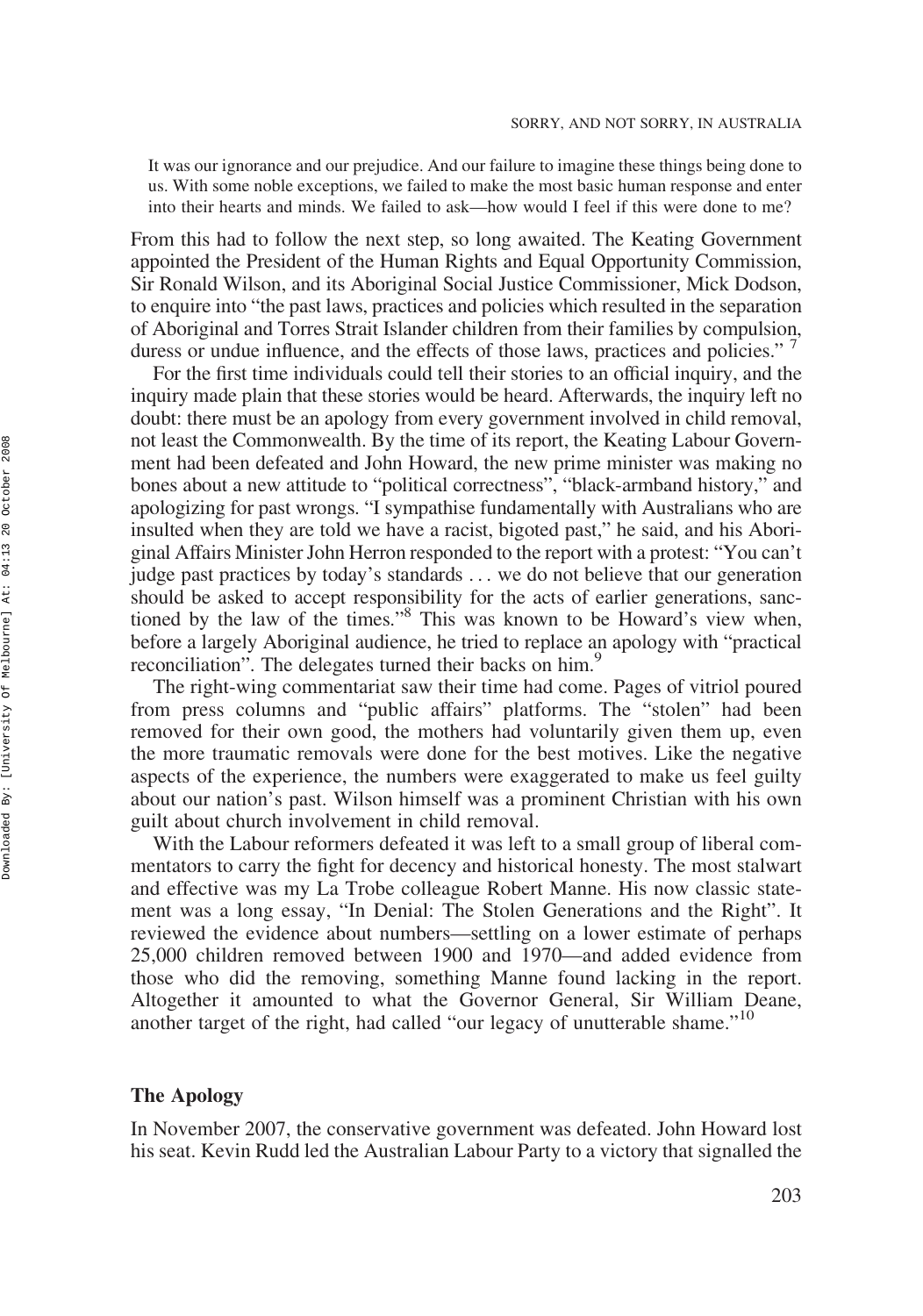TONY BARTA

11 long years of denial were over. He had committed his party during the campaign to making an apology and, to the surprise of those who had not taken his moral credentials seriously, he made it the first order of business for the new parliament. In the long years of waiting, and in the last weeks of consultation about the exact wording, Aborigines of the stolen generations made clear that "sorry" was the only word that would do. Rudd did not fail them. In an extraordinary display of how a government can change the national agenda by mobilizing the media, a special television event was promoted, giant screens were set up where crowds could gather, and school children were assembled to witness something historic. Indigenous people from across the continent converged on Canberra, camped in front of the parliament and crowded the galleries. At 9am on Wednesday February 13, 2008, the new Prime Minister of Australia rose in the house. "I move," he began, and read a carefully crafted, unambiguous text:

Today we honour the Indigenous peoples of this land, the oldest continuing cultures in human history. We reflect on their past mistreatment.

We reflect in particular on the mistreatment of those who were Stolen Generations—this blemished chapter in our nation's history.

The time has now come for the nation to turn a new page in Australia's history by righting the wrongs of the past and so moving forward with confidence to the future.

We apologise for the laws and policies of successive Parliaments and governments that have inflicted profound grief, suffering and loss on these our fellow Australians.

We apologise especially for the removal of Aboriginal and Torres Strait Islander children from their families, their communities and their country.

For the pain, suffering and hurt of these Stolen Generations, their descendants and for their families left behind, we say sorry.

To the mothers and the fathers, the brothers and the sisters, for the breaking up of families and communities, we say sorry.

And for the indignity and degradation thus inflicted on a proud people and a proud culture, we say sorry.

We the Parliament of Australia respectfully request that this apology be received in the spirit in which it is offered as part of the healing of the nation.

For the future we take heart; resolving that this new page in the history of our great continent can now be written.

We today take this first step by acknowledging the past and laying claim to a future that embraces all Australians.

A future where this Parliament resolves that the injustices of the past must never, never happen again.

A future where we harness the determination of all Australians, Indigenous and non-Indigenous, to close the gap that lies between us in life expectancy, educational achievement and economic opportunity.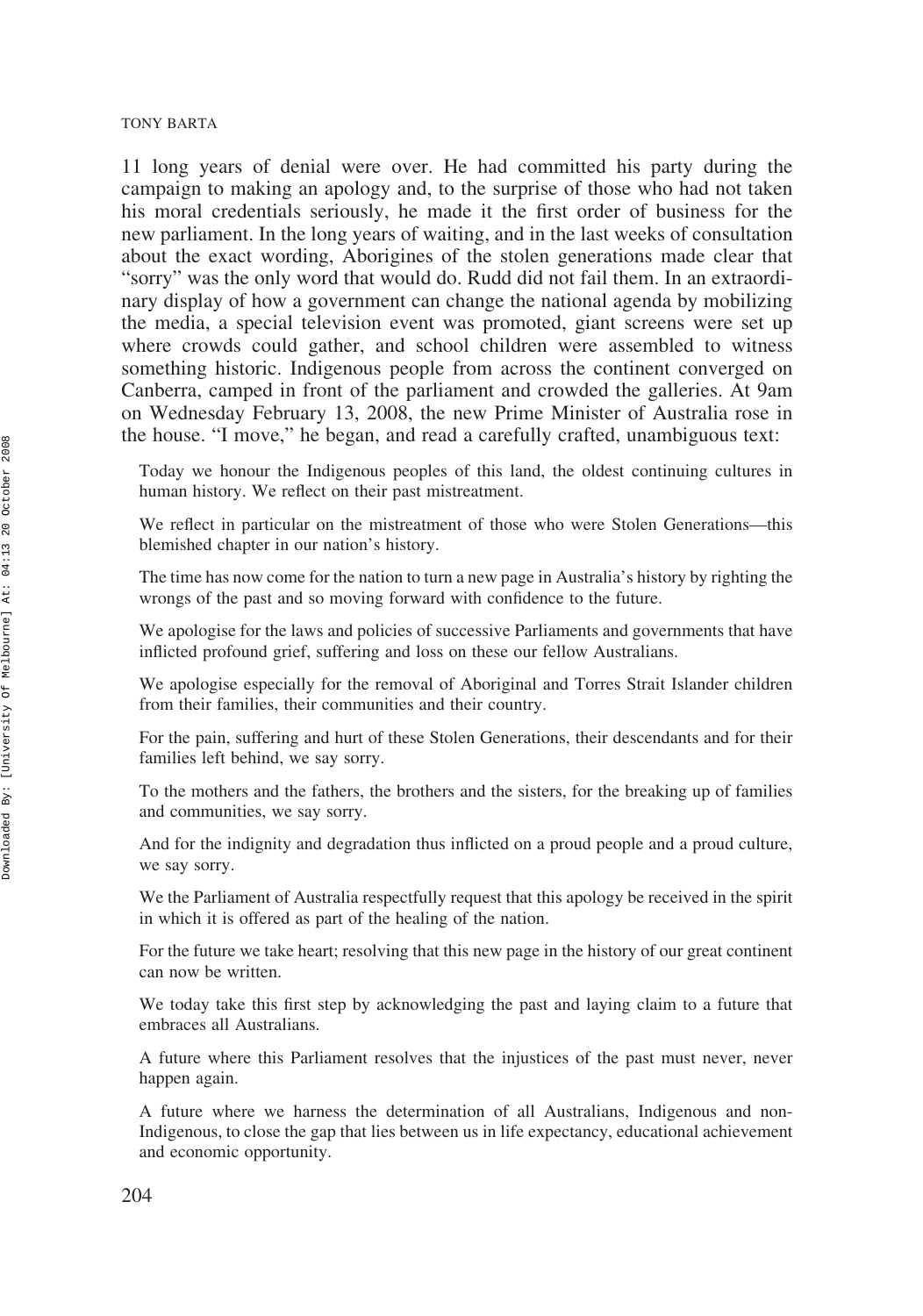A future where we embrace the possibility of new solutions to enduring problems where old approaches have failed.

A future based on mutual respect, mutual resolve and mutual responsibility.

A future where all Australians, whatever their origins, are truly equal partners, with equal opportunities and with an equal stake in shaping the next chapter in the history of this great country, Australia. $11$ 

The words deserved to be received with acclamation, and they were. After some further remarks about the great length of the indigenous past and new hopes for the future, building on the "audacity of faith" of the day, the house and the crowds all round the country burst into spontaneous applause, embraces, tears. Rudd made a point of pledging immediate and sustained action in housing, health and early childhood education for deprived communities and—another first—invited the Leader of the Opposition to join a bi-partisan commission to oversee effective action.

Brendan Nelson had not expected to be leader of the defeated Liberals. He had very little time to turn a party that had stood firmly behind Howard's stubborn refusal into one that would join in making support for Rudd's national apology unanimous. There were weeks of unedifying quibbling and complaining—yet again about saying sorry for the acts of earlier generations, about the word "stolen" when intentions were really benign, about the claims for compensation that would follow. Nelson secured the conservatives' support at a price. He needed to show he had heard their concerns. After Rudd's almost too straightforward delivery, Nelson had the chance to show the genuine emotion he was reputed to feel, refer to his experiences as a general practitioner, and reach out to the people so long denied by the government in which he had made his political career. He started well, then ploughed on to justify the misguided good intentions of the past and the authoritarian intervention going on in the present. On a day that should have been one of grieving and healing, he rubbed open wounds of ongoing child abuse and alcoholic dysfunction. By the end of his speech, Aboriginal people outside parliament and in the Great Hall had turned their backs on him. It was the same gesture made to John Howard when he refused to say sorry 11 years before.

Howard remained true to his resolve. He was the only former Prime Minister who did not attend the sitting. On a day rich in symbolism his absence was perhaps the most apt symbol of all. But there was another absentee, whose absence, I would argue, was more substantive. It was an absence that gave Howard and his cultural warriors a significant historical and moral victory.

### Genocide

When the *Bringing Them Home* report was published positive comment focused on the same human element that predominated on the day of saying sorry. Some 535 people were interviewed and at different points their experiences were quoted verbatim. Many testimonies had been in the public domain for years, some through Aboriginal organizations and historians who worked with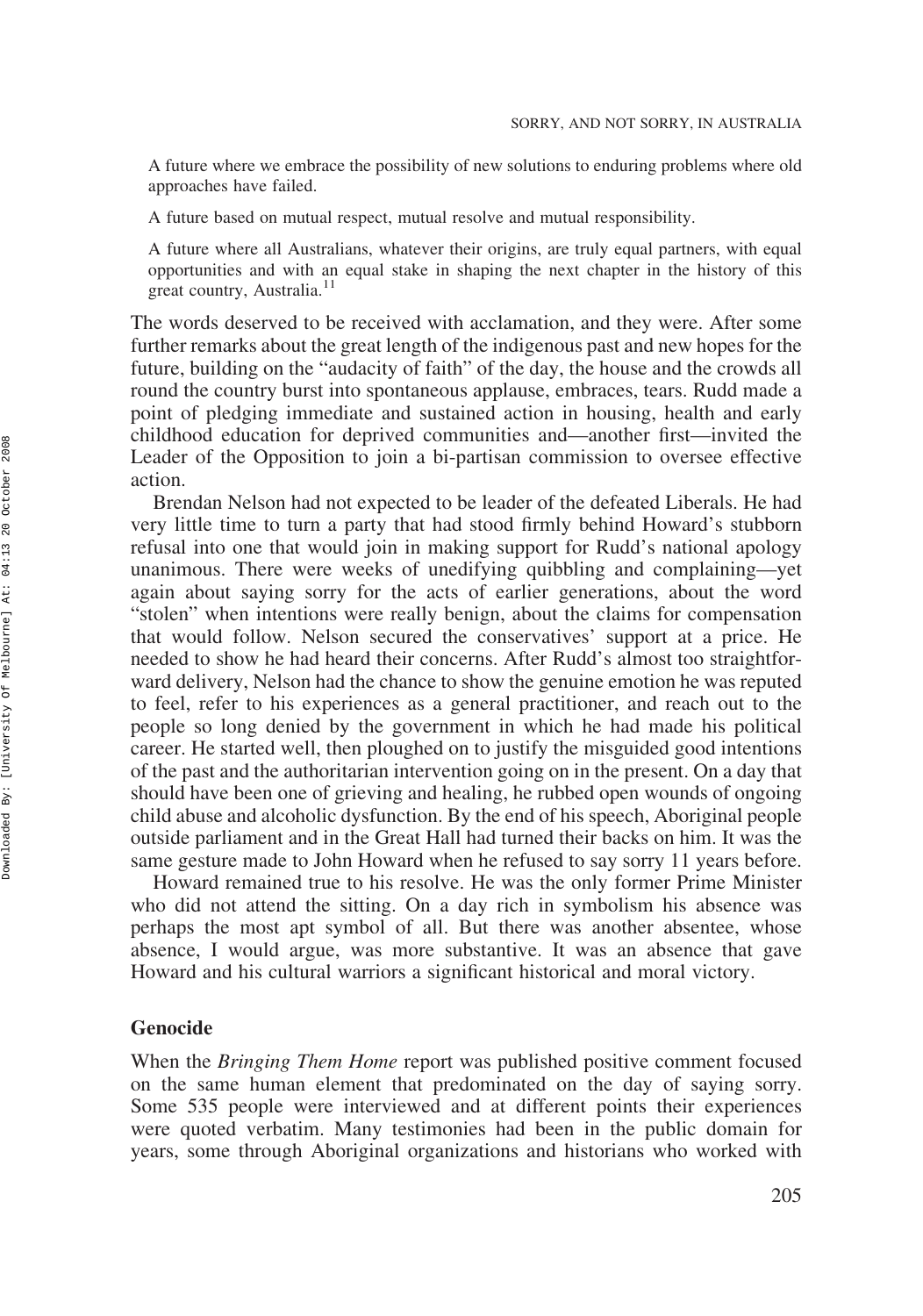them.12 They were given a new status in the recognition accorded by the report; they were accepted as evidence of a great wrong and great suffering.

Negative comment gagged on one word: genocide. Just as it was not the first time that Aboriginal life histories had featured in a major inquiry, it was not the first time "genocide" had appeared either. Both were noticed in the earlier report on black deaths in custody. It was a significant appearance, drawing headline notice at the time. Some liberal commentators regretted the reappearance of the word in Bringing Them Home, leaving the impression that an ill-considered rush of blood detracted from the overall findings. Even the main author of the report, Sir Ronald Wilson, acknowledged that in hindsight "it was a mistake to use the word genocide" because, especially with regard to "intent", it had created such a distraction.<sup>13</sup>

Wilson, a former High Court judge, was not doing himself justice. There was nothing casual or throwaway about the references so many rejected out of hand. The five pages headed "Genocide" are carefully researched and closely argued.14 Under a main heading "International Human Rights" they are preceded by a section on "Systematic Racial Discrimination" that reviewed the ways Australian removal of children on racial grounds was at odds with the 1945 United Nations Charter and the Universal Declaration of Human Rights adopted in 1948. In contrast to Canada, Australian courts had allowed the discriminatory laws to stand long after these international legal obligations were adopted. The same applied to the Genocide Convention ratified by Australia in 1949:

The Convention confirmed that genocide is a crime against humanity. This expressed a shared international outrage about genocide and empowered any country to prosecute an offender. A state cannot excuse itself by claiming that the practice was lawful under its own laws or that its people did not (or do not) share the outrage of the international community.

The report then quoted the key paragraph that includes "forcibly transferring children of the group to another group" in the acts that would be genocide if committed "with intent to destroy". It did not leave the matter there. "In determining whether the Australian practice of forcible transfer of Indigenous children to non-Indigenous institutions and families was 'genocide' four issues must be considered." Four headings followed, with succinct argument:

#### 1) Forcible transfer of children can be genocide

Lemkin's argument was summarized, together with a quotation from the Venezuelan delegate to the UN:

The forced transfer of children to a group where they would be given an education different from that of their own group, and would have new customs, a new religion and probably a new language, was in practice tantamount to the destruction of their group, whose future depended on that generation of children. Such transfer might be made from a group with a low standard of civilization... to a highly civilized group... yet if the intent of the transfer were the destruction of the group, a crime of genocide would undoubtedly have been committed.<sup>15</sup>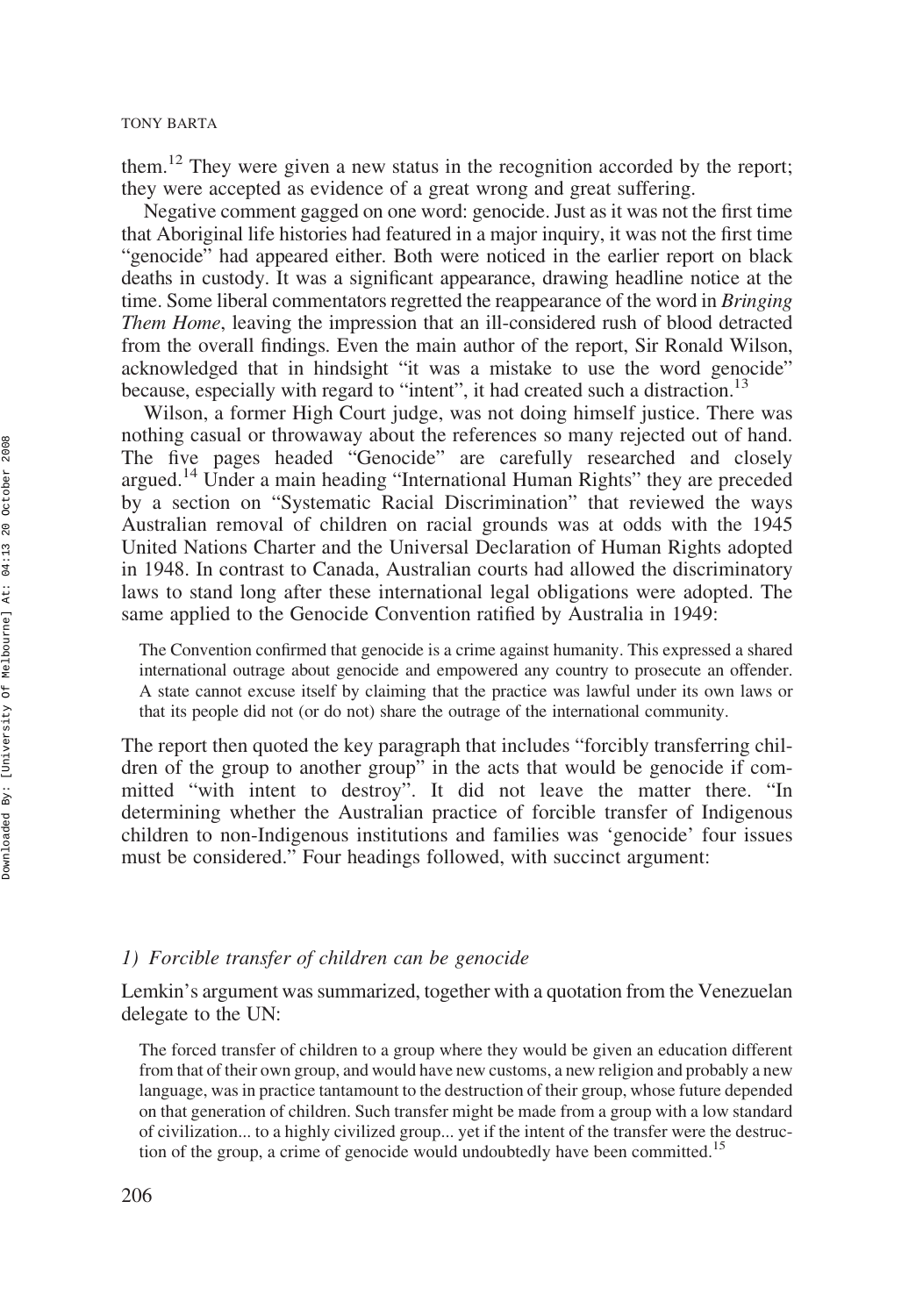The forced transfer of Aboriginal children of mixed race was exactly such a case. "Aboriginal children were not removed because their 'white blood' made them 'white children' and part of the 'white community'. They were removed because their Aboriginality was 'a problem'. They were removed because, if they stayed with 'their group', they would acquire their 'habits', their culture and traditions."<sup>16</sup>

#### 2) Plans and attempts can be genocide

Here the argument about intent is reiterated, with a robust statement that "The essence of the crime of genocide is the intention to destroy the group as such and not the extent to which that intention has been achieved." Wilson knew this principle would not go down well; he took care to distinguish the case now made from a previous report:

On this point the Inquiry's finding is contrary to that of Commissioner Elliott Johnston in the final report of the Royal Commission into Aboriginal Deaths in Custody. Commissioner Johnston considered that the child removal policies were adopted 'not for the purpose of exterminating a people, but for their preservation'.

As this issue is central to this Inquiry's terms of reference, it has been the subject of much wider research than Commissioner Johnston undertook. This Inquiry concludes with certainty on the evidence that while child removal policies were often concerned to protect and 'preserve' individual children, a principal aim was to eliminate Indigenous cultures as distinct entities.<sup>17</sup>

#### 3) Mixed motives are no excuse

The Inquiry foresaw that this would be an important argument of its opponents. (It remained a sore point on the day of the apology):

Does the Genocide Convention apply where the destruction of a particular culture was believed to be in the best interests of the children belonging to that group or where the child removal policies were intended to serve multiple aims, for example, giving the children an education or job training as well as removing them from their culture? Where good intentions are acknowledged, do they negate the bad or transform the intention to destroy the group as such (i.e. for its own good) into a benign intention? Does the Convention apply in cases where the destruction of a particular culture and its family institutions was believed to be in the best interests of the children or where the child removal policies were intended to serve multiple aims?

To these questions the report gave an unequivocal answer. "The debates at the time of the drafting of the Genocide Convention establish clearly that an act or policy is still genocide when it is motivated by a number of objectives. To constitute an act of genocide the planned extermination of a group need not be solely motivated by animosity or hatred."

### 4) Genocide continued in Australia after prohibition

The argument under this heading is perhaps the most legitimately controversial. The general point is made at the end of the preceding section: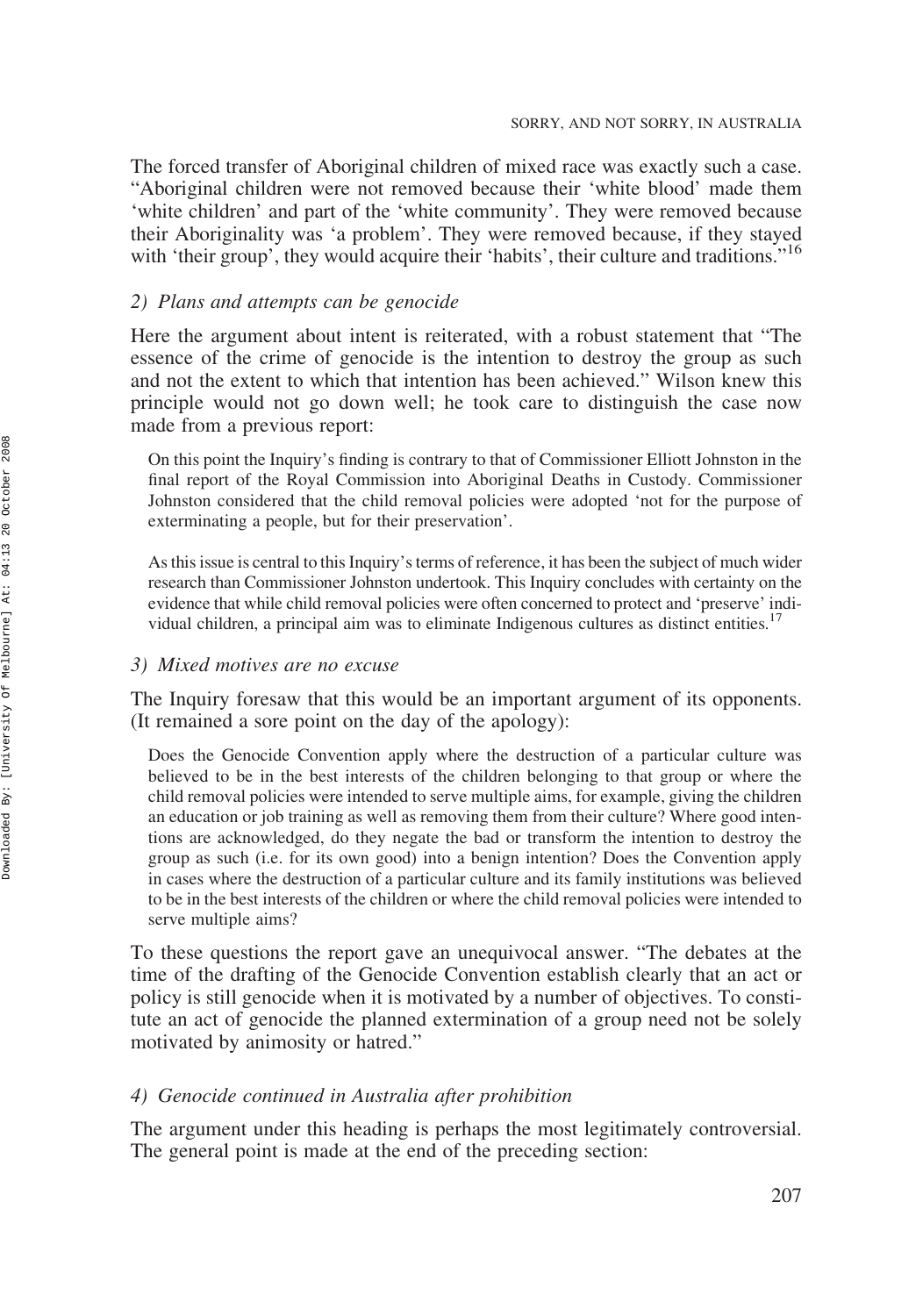The continuation into the 1970s and 1980s of the practice of preferring non-Indigenous foster and adoptive families for Indigenous children was also arguably genocidal. The genocidal impact of these practices was reasonably foreseeable. Dr Sarah Pritchard persuasively argues that a general intent can be established from proof of reasonable foreseeability and that such a general intent, as contrasted with the specific intent when the objective was to absorb Indigenous people, is sufficient to establish the Convention's intent element.<sup>18</sup>

It will not surprise readers of this journal that I find much to agree with in the ideas of "general intent" and "reasonable forseeability".<sup>19</sup> I also agree with Manne and others that the failure of the report to distinguish between the pre-Second World War policy of absorption and the post-war policy of assimilation offered opponents a ground for attacking the argument on genocide as a whole.<sup>20</sup> That argument, in my view, remains strong and the further work of Manne, Haebich and other historians bears this out. $21^{\circ}$  The absorption policy, "breeding out the colour", was pursued by government agencies across the continent at a time when eugenics and Social Darwinism—and then Nazism—were leading racists towards genocide in places far from Australia. The focus was on removing "half-caste" children, or those with an even greater fraction of "white blood", especially girls. Margaret Tucker and her sister appear to have been taken away for this reason.22 "Full-blood blacks" would die out anyway: the "solution" to the problem of a growing mixed-race population was to steal the children, keep them from contact with their Aboriginal families, and marry them to Europeans. A 1937 Canberra conference was assured that in 50 years time everyone would be able "to forget that there were ever any aborigines in Australia."<sup>23</sup> Manne and Haebich prefer the descriptions "genocidal thoughts" and "genocidal plans" to "genocidal crimes," or plain "genocide". The distinctions could have been used to good effect but none of these terms found their way into the apology delivered in Canberra a lifetime later.

#### Burying genocide

A few Aboriginal voices uttered the banished word in contravention of the prevailing tone. They were not so careful of distinctions. Bringing Them Home had linked the finding of genocide to the question of an apology. Both were discussed in the context of "reparations" and the inquiry recommended further steps rather more concrete than saying sorry and pledging it would never happen again. There should be monetary compensation—this was firmly rejected by the Rudd government but was at least aired in national discussion. It remains unfinished business. And—also unfinished business—Australia should adopt the Genocide Convention for application at home as well as abroad. An attempt was made to introduce such legislation in 1999; it was not supported by the government.<sup>24</sup> The government changed, and the apology was pushed into the limelight without the legal argument that had helped place it on the national agenda. The nation, it is safe to say, did not want to know. The Rudd government, striving for maximum consensus, was not about to rub open a bitter controversy.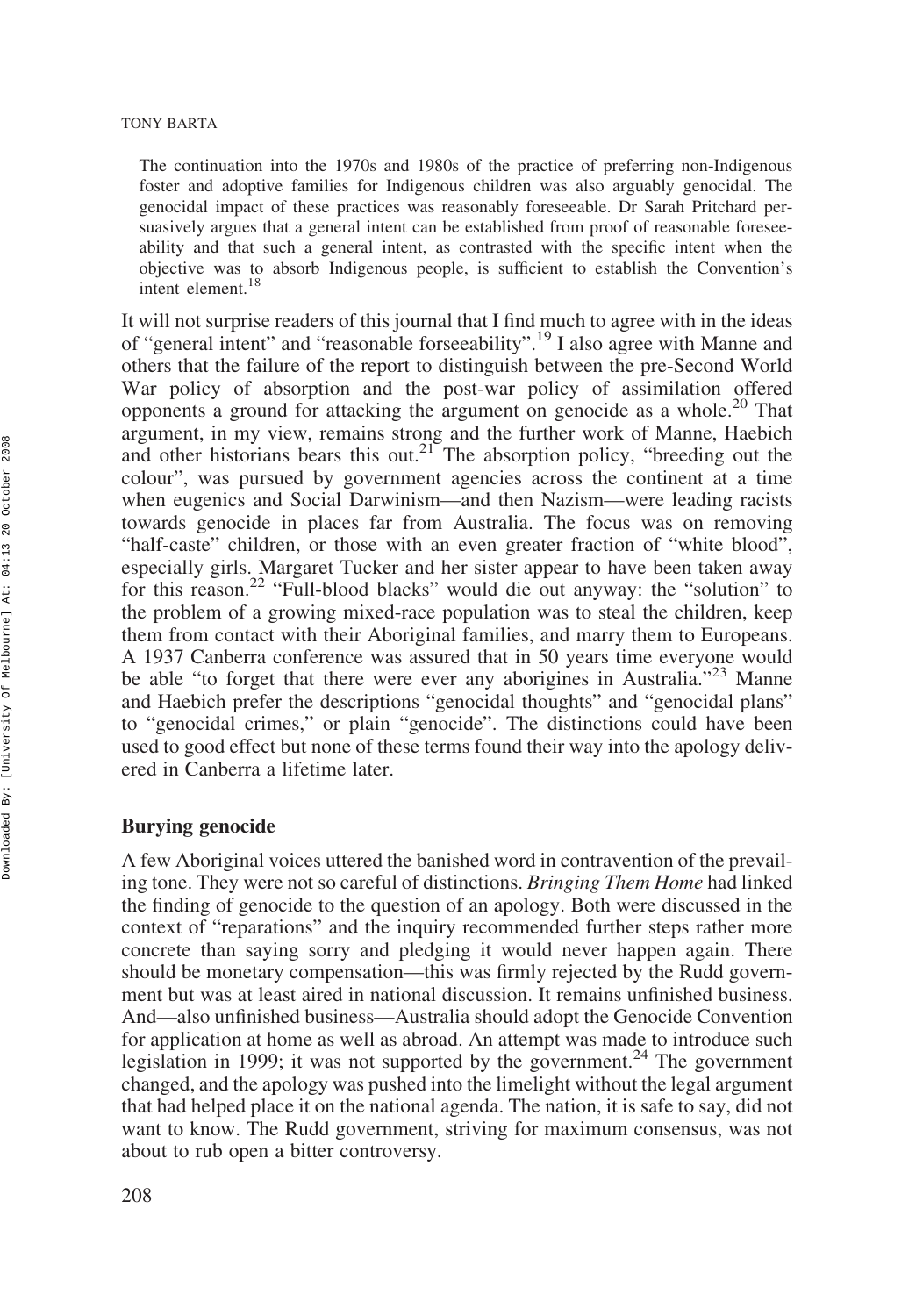In his own reflections on the apology, Robert Manne delivered a kind of coup de grace. He noted that even Keith Windschuttle now accepted that the policy of "breeding out the colour" did exist. "On the other hand, I also think it is true that there is almost no-one who would now support the way Bringing Them Home arrived at the conclusion that Aboriginal-child-removal policies involved the crime of genocide."<sup>25</sup> As I have shown, I am willing to defend the effort made by the Inquiry to establish the genocidal nature of the removal policy something Manne did more than anyone to establish. Yes, it could be important to ascertain if there was a crime in any legal sense, and we should get clear whether the "genocidal thoughts" influenced policy outside Western Australia and the Northern Territory; the evidence is that they did. It matters, in understanding our history, whether Margaret Tucker was snatched away for vocational training or for reasons not altogether removed from genocidal ones.<sup>26</sup> But the motives were almost always mixed and for those affected, the distinctions are not significant:

For Indigenous plaintiffs, it doesn't matter whether the crime of genocide was committed as it was defined by international law and it doesn't matter whether there was intention or not. What seems to be more important from the Indigenous perspectives are the effects of the actions of the government—these actions have amounted to damage to Indigenous people, families and communities and they choose to use the word 'genocide' to describe it. This moves the discussion outside of the words of the statute to the side-effects and legacies of those sanctioned actions.<sup>27</sup>

The genocide Australia needs to recognize is not the one that may have been envisioned in the removal policy, but the one the removal policy was intended to complete. The racist categories of "half-castes", "quadroons" and "octoroons", the inhuman calculus of "breeding out the colour", and the progression from biological "absorption" to societal "assimilation" were the twentieth century outgrowths of a nineteenth century catastrophe. The apology for the harm done more recently should not aid the forgetting of what earlier generations suffered. For the best human reasons, a national focus on the stolen generations diverted the agenda of conscience towards the present. For good historical and legal reasons the question of genocide was also foregrounded but, in consequence, it was also associated with events closer to the present. The larger relationship of genocide fundamental to Australia's past was present only to those who had not been diverted by legalistic controversy.

I have no doubt that the focus on genocide in Bringing Them Home and the subsequent controversy created a diversion. But we should not mistake the diversion for the reasons that gave it political traction or popular assent. In more recent years and months the same function has been served by the appalling facts and images of Aboriginal self-destruction in the present. There is a deeply seated impulse in Australian society to separate problems of Aboriginal life and death in the present from the European attitudes to Aboriginal life and death in the past. That is where the problem of recognizing genocide lies: it means recognizing a relationship of genocide with Aboriginal people since the beginning of European settlement.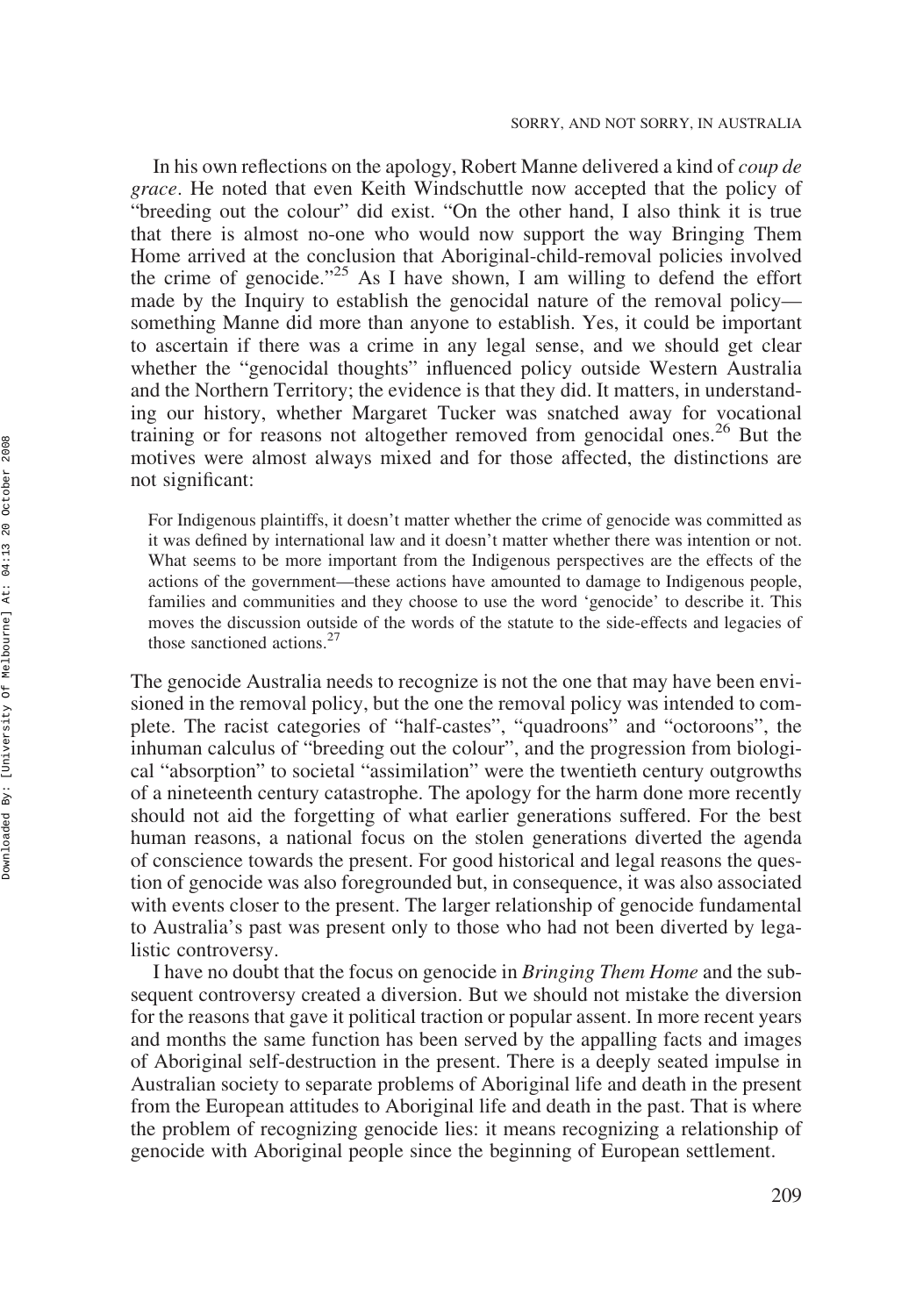TONY BARTA

So genocide has once more been buried in public discourse. It has again been driven underground, into the experienced past of the Aboriginal survivors, where it survived as a validating truth about their suffering in all the long years when their trauma had no public recognition. The historian Inga Clendinnen called the Inquiry's linking of public recognition with genocide "a moral, intellectual and (as it has turned out) a political disaster" when the denialist reaction was already in full cry. She went on to affirm that genocide for her had to mean "deliberate murder: innocent people identified by their killers as a distinctive entity being done to death by organised authority"—and therefore was not applicable to Australia's history.28 Those of us who have been involved with Holocaust survivors know how important it is, after many years of pain and lonely silence, to have their experience of suffering recognized. But the recognition would not be the same if the world did not understand each individual's suffering as part of a terrible historical event, a genocidal attempt to make all Jewish people disappear from Europe. The children wrenched from their Aboriginal families were also part of a genocidal history and an expectation, more comprehensive than any Nazi ambition, that the original peoples of the continent would disappear from the earth.<sup>29</sup>

The survivors know why genocide was buried in the national apology. The nation—the Australia constructed on their suffering—is not ready to face the historical truth of its foundation or the ways the original dispossession contributed to the destruction of not just one people, but many peoples who have disappeared during the two centuries of European triumph. That, it might be said, is the true moral, intellectual and historical disaster. The apology was framed within what has come to be called "reconciliation". Established during the years following the two inquiries into Aboriginal trauma in recent times—deaths in custody and then the stolen children—it has become the official ideology within which Indigenous and non-Indigenous Australians can now "move on". Symbolically, as many Aboriginal people know, it does not recognize the depth of their historical trauma or give them a national memorial. It is meant to validate enough of their suffering to enable the celebratory memory of the Australian past to progress with less dissent into the future.<sup>30</sup>

Hence the firm steering of the apology towards pledges for the future. This might be considered a victory for Howard's "practical reconciliation", distrusted for its unrelenting assimilationist drive.<sup>31</sup> But it runs deeper than that. The turning of all eyes to the future is in the great Australian tradition of averting them from the uncomfortable truths of a triumphant past. Reconciliation offers Aborigines a more substantial and honourable share in the triumphs of the present: Rudd did not fail to mention the deplorable housing, the inadequate education and employment opportunities, the 17 year deficit in life expectancy. In these matters most Australians also have little sense of "How would I feel if that was me?" Surely Aborigines could take more responsibility for their deplorable conditions after all this time and so much taxpayer support. No one enjoying record levels of wealth and consumption wants to be reminded again, as they were during the years of those other inquiries into land rights and "native title", of the relationship between the basis of their wealth and the dispossession of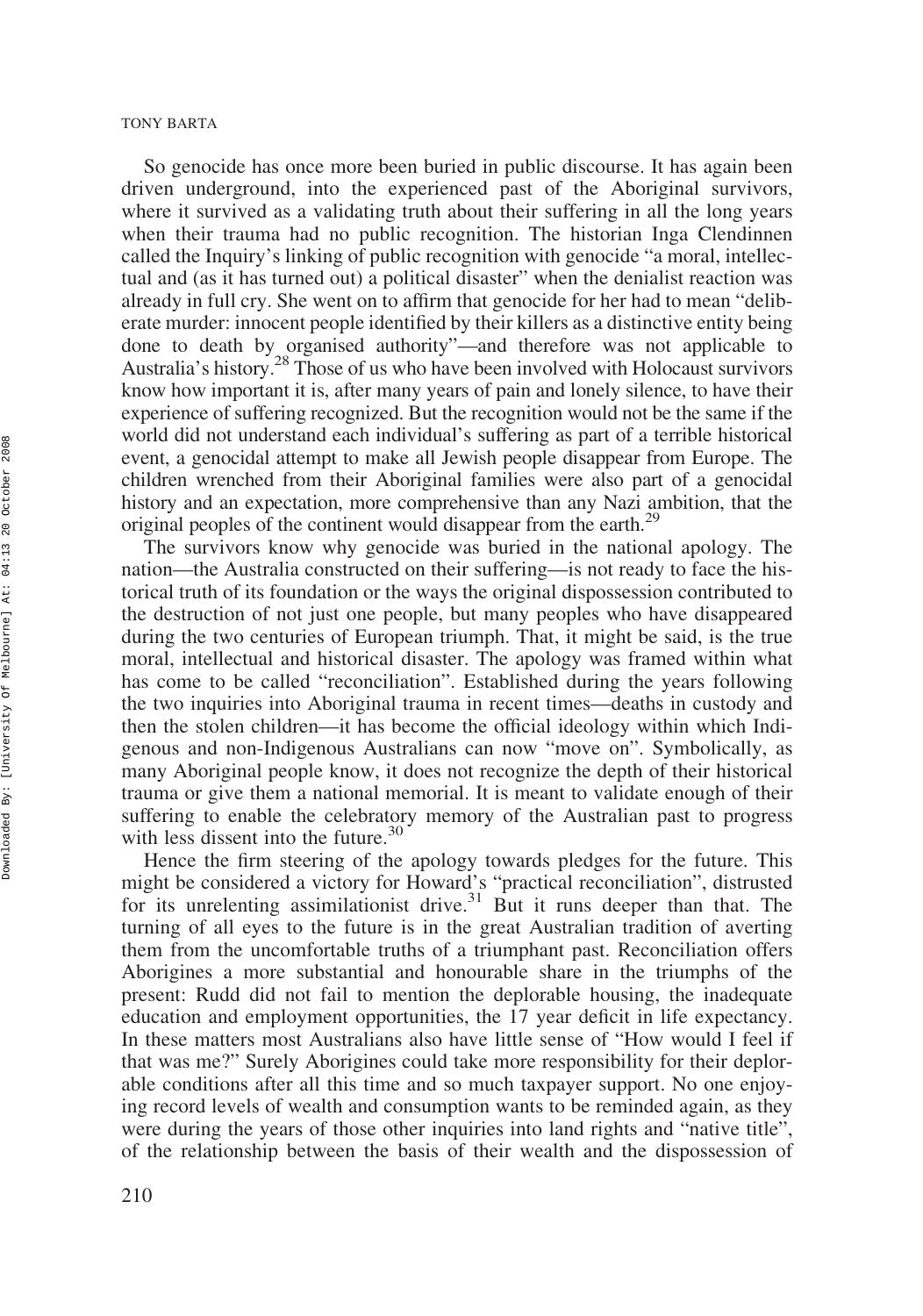peoples who not so long ago owned the whole country.<sup>32</sup> Much less do they want to be reminded of the fate of those peoples, of lives destroyed in the genocidal rush to take over the land.

In his apology speech. Rudd had approached the historical truth.<sup>33</sup> But the message was reconciliation: "Reconciliation across the entire history of the often bloody encounter." That meant: "For the nation to bring the first two centuries of our settled history to a close." The content of that "settled history", the destruction European settlement unleashed, was not to be raked over again, nor was the first genocidal attack connected with the later one. The real history, the relations of genocide known to every Indigenous person who heard the speeches, would not be allowed to intrude on this historic day. On this day, the genuine, searching kind of historical consciousness—for the truth on which to build true reconciliation—was to be put behind us:

There comes a time in the history of nations when their peoples must become fully reconciled to their past if they are to go forward with confidence to embrace their future. Our nation, Australia, has reached such a time. And that is why the parliament is today here assembled: to deal with this unfinished business of the nation, to remove a great stain from the nation's soul and, in a true spirit of reconciliation, to open a new chapter in the history of this great land, Australia.

"Unfinished business of the nation." "To remove a great stain." How many people heard an echo of the "indelible stain" a British Colonial Secretary had warned of as he contemplated genocide in Tasmania in 1830? Very few. <sup>34</sup>

I would like to have met Ronald Wilson, and for him to have lived to see the day. Many years ago, unforgettably, I did meet Margaret Tucker. She was dignified, small, and old; in her kindness and alertness there was a quiet sadness. She knew her own scars were part of a longer story of pain and destruction. The community from which she was taken was already one of survivors, trying to rebuild from remnants of peoples who had disappeared. Her mother, removed to the mission with her family, was the last of the Ulupna people. The language she had known as a child died with her. Margaret was taken away so that she, and we, could forget there ever were Aborigines in Australia. "I feel," she wrote, "that soon our ancestors won't even be a memory." On the day of saying sorry, my sorry was for her.

#### Notes

<sup>1</sup> Margaret Tucker, If Everybody Cared (Sydney: Ure Smith, 1977), Ch. 7. She retells the story of her removal and experiences at the Cootamundra Domestic Training Home in the documentary film Lousy Little Sixpence, (dir. Alex Bostock, 1983), together with other prominent campaigners for Aboriginal rights.

<sup>2</sup> Robert Manne, "Aboriginal child removal and the question of genocide, 1900–1940" in: A. Dirk Moses (Ed.), Genocide and Settler Society: Frontier Violence and Stolen Indigenous Children in Australian History (New York: Berghahn, 2004). pp 217 –243. See also the introductory essay by Moses, pp 3–48. For early and continuing protests about child removal see Henry Reynolds, This Whispering in Our Hearts, (Sydney: Allen & Unwin, 1998).

<sup>3</sup> Michael Christie, Aborigines in Colonial Victoria 1835–1886 (Sydney: Sydney University Press, 1979) p 205. Few histories spoke of genocide in 1979.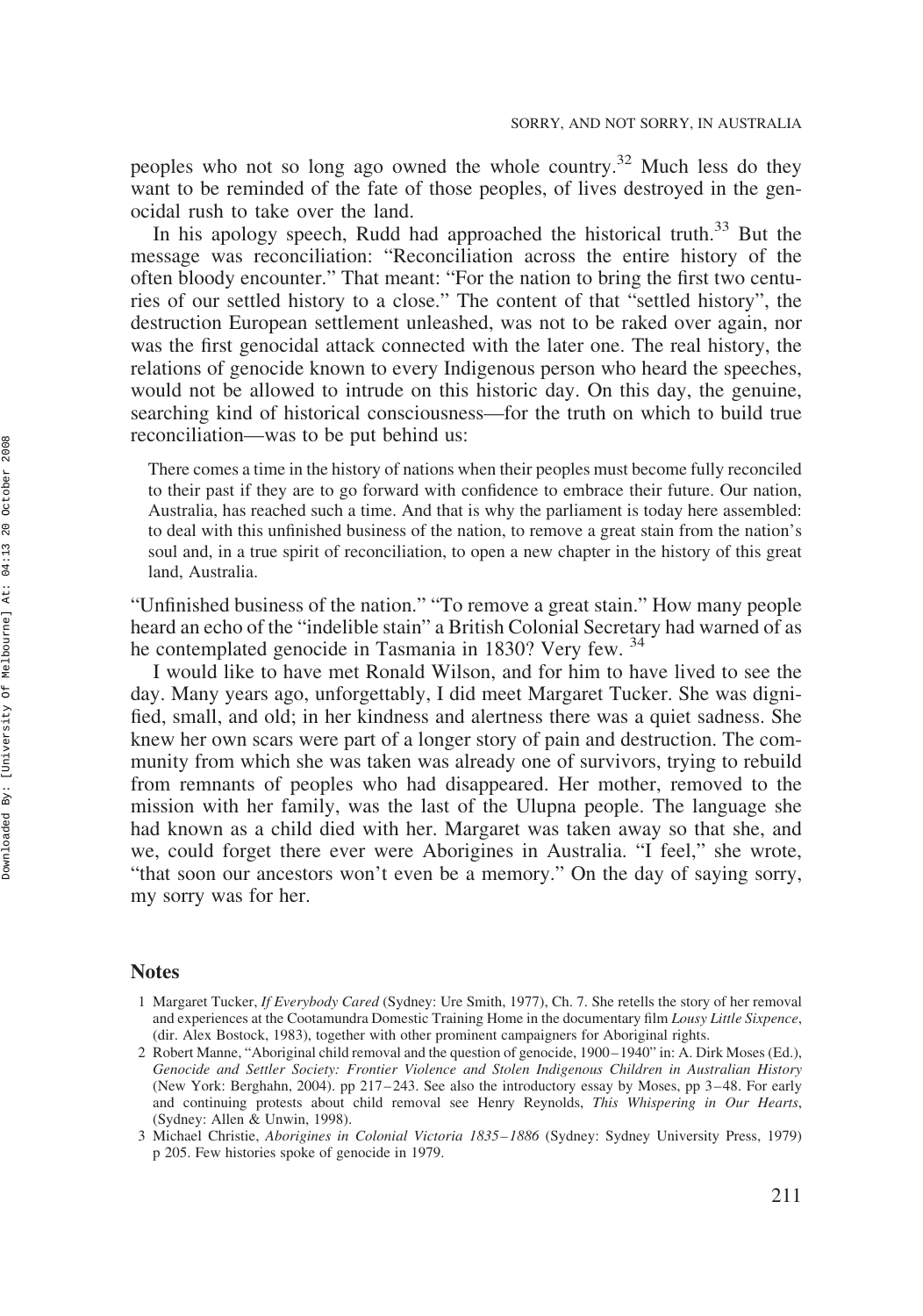- 4 For the wider context, and the role in it of the new Australian democracy, see Marilyn Lake and Henry Reynolds, Drawing the Global Colour Line: White Men's Countries and the Question of Racial Equality (Cambridge and New York: Cambridge University Press, 2008).
- 5 The final multi-volume Royal Commission into Aboriginal Deaths in Custody: National Report was published in 1991. The weight of history, expounded with academic assistance, is emphasized at remarkable length, esp. in Vol 2, http://www.austlii.edu.au/au/special/rsjproject/rsjlibrary/rciadic/national/vol2/
- 6 The speech, and the political courage, belong to Keating. The words came from Don Watson, one of the few Australian historians to have engaged with Australia's genocide. Don Watson, Caledonia Australis: Scottish Highlanders on the Frontier of Australia (Sydney: Collins, 1984).
- 7 Bringing Them Home, Terms of Reference, 2 August 1995. "Principles relevant to determining the justification for compensation" were also included.
- 8 Michael A. Innes, "Genocide, ethnocide, or hyperbole? Australia's "Stolen Generation' and Canada's 'Hidden Holocaust,'" eniar.org/news/Genocide1, April 25, 2002. Also Robert Milliken, "Australia accused of genocide against Aborigines," The Independent (London) May 24, 1997.
- 9 The occasion was in May 1997. In a later speech, on May 27, 2000, "Towards Reconciliation," Howard tried several times "to frankly acknowledge the tragedies and the sadness and the pain and the hurt and the cruelty of the past." But his position on an apology was known. He would not say sorry, not even for the assertion in a government document that there never was a "stolen generation".
- 10 Robert Manne, "In denial: the Stolen Generations and the right," Australian Quarterly Essay, issue 1, 2001; see also Raimond Gaita, A Common Humanity (Melbourne: Text, 1999). As late as 2006 the scurrilous right was insisting that stories such as Margaret Tucker's were not much better than made up. Manne countered with 250 names and 46,000 words of documentation. The facts were of no interest. Robert Manne, "The cruelty of denial," The Age, September 6, 2006.
- 11 The Age, February 13, 2008. The entire front page was headed "Our National Apology" and "We'll never let it happen again". The Australian, an assiduous conservative campaigner in the "History Wars" had the largest headline "WE ARE SORRY" and a four-page wrap. Four days earlier it had featured Cathy Freeman on what the apology would mean to her, under a headline for Keith Windschuttle: "Fabricated history and the Stolen Generations," The Weekend Australian, February 9–10, 2008, pp 1, 2, 21. There is more complex argument about history and compensation by the Aboriginal leader Noel Pearson in The Australian, February 12, 2008.
- 12 Peter Read, A rape of the soul so profound (Sydney: Allen & Unwin, 1999); Coral Edwards and Peter Read, The Lost Children (Sdyney: Doubleday, 1989). Also Doreen Mellor and Anna Haebich (Eds.), Many Voices: Reflections on Experiences of Indigenous Child Separation (Canberra: National Library of Australia, 2002).
- 13 See Robert van Krieken, "Cultural Genocide in Australia," in: Dan Stone (Ed.), The Historiography of Genocide (Basingstoke: Palgrave Macmillan, 2008) , p 130. Wilson said using the word genocide "gave the government an out because the first thing they could do was to reject the report on its finding of 'genocide'," and "come out fighting." P. Carlyon, "White Lies", The Bulletin, (June 12, 2001), pp 26-32, quoted in Innes.
- 14 Bringing Them Home, pp 270–275. International Human Rights section, pp 266–276.
- 15 Reference to UN Document A/AC6/SR83 (1948) at 195. For an important qualification see van Krieken, p 153, n.65.
- 16 Bringing them Home, p. 272.
- 17 Reference to National Report, Volume 5, para 36.3.7. Another Commissioner, J.H. Wootten, said in 1989 that he was shocked by the "foreshadowing of Holocaust languages" used by authorities who attempted to "solve the Aboriginal problem" by the deliberate destruction of families and communities, a policy "seen by many Aborigines as falling squarely within the modern definition of genocide." Like the later report, he included assimilation in the policy of "merging". Moses, *Genocide and Settler Society*, p 18, van Krieken, pp 134–135.
- 18 The references cited are Sarah Prichard, "International Law", Ch. 7 in Title 1 "Aborigines and Torres Strait Islanders," Laws of Australia (Sydney: The Law Book Co., 1993); and Leo Kuper, The Prevention of Genocide (New Haven: Yale University Press, 1985), pp 12–13.
- 19 Tony Barta, "With intent to deny: on colonial intentions and genocide denial," Journal of Genocide Research, Vol 10, No 1, 2008, pp 111– 119.
- 20 Manne in Moses, Genocide and Settler Society, and Russell McGregor, "Governance, not genocide: Aboriginal assimilation in the postwar era," also in Moses, *Genocide and Settler Society*, pp 290–311.
- 21 Manne, Haebich in Moses, Genocide and Settler Society. Anna Haebich, For their Own Good: Aborigines and Government in the South West of Western Australia, 1900–1940 (Nedlands: University of Western Australia Press, 1992) and Broken Circles: Fragmenting Indigenous Families (Fremantle: Fremantle Arts Centre Press, 2000). The report does make the distinction: the "model of absorption had been a biological one,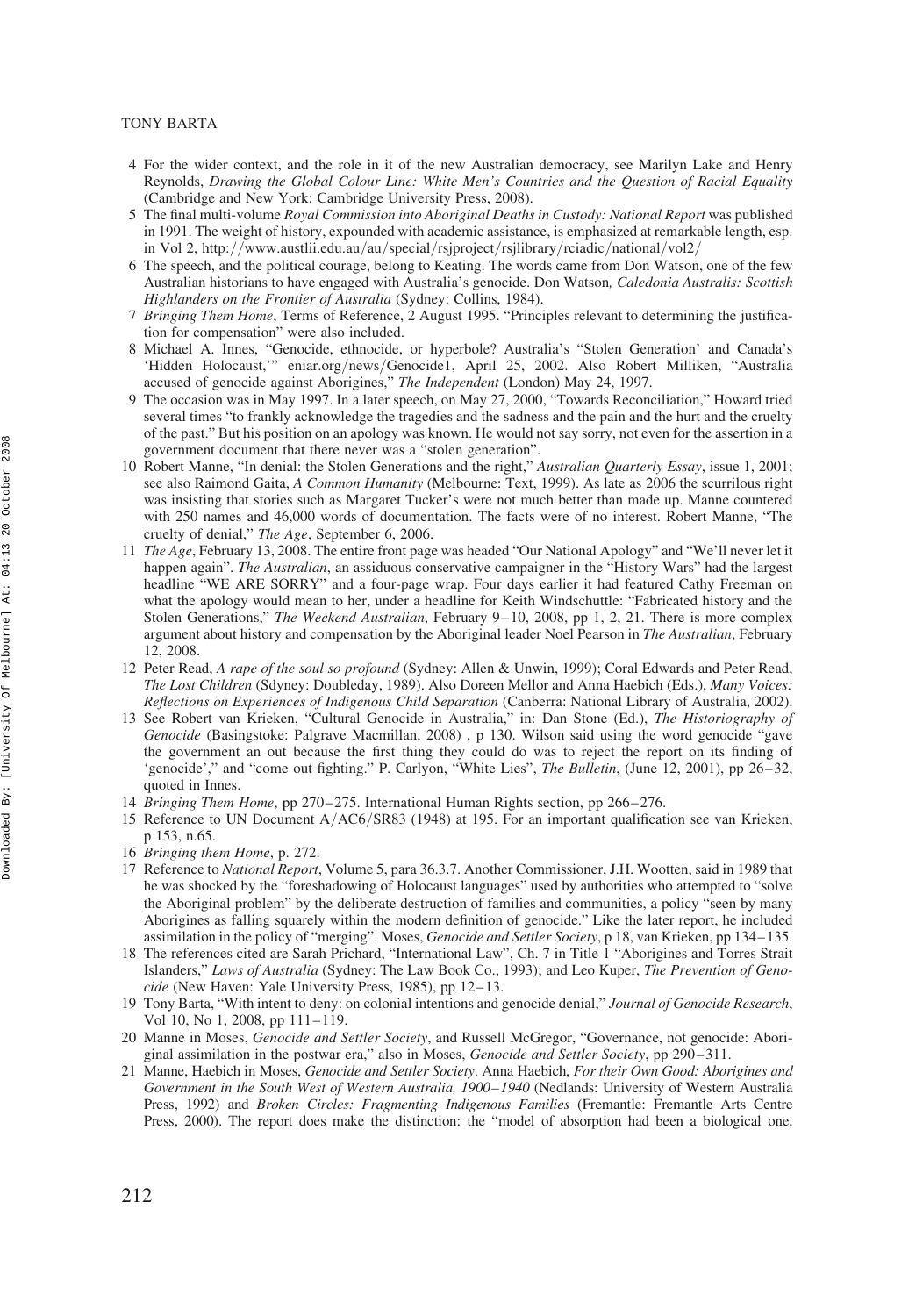assimilation was a socio-cultural model." But it did not see the interventionist pressure as lessening. The discussion is in Part 2, more than 100 pages of national and state-by-state history.

- 22 For the determination of the NSW Aborigines Protection Board to remove children, especially "half-caste" girls, from their family environment see Heather Goodall, Invasion to Embassy: Land in Aboriginal Politics in New South Wales, 1770–1972 (Sydney: Allen & Unwin, 1996) Ch. 10 "Land, Children and Power".
- 23 The occasion was the first meeting of administrators of Aboriginal policy from across Australia since the founding of the Commonwealth; the speaker was A.O. Neville, the chief remover of children in Western Australia. Apart from one objection to the idea of miscegenation, no one took exception to his view that the growing "half-caste" problem might be solved by "the ultimate absorption into our own race of the whole of the existing native race", Manne in Moses, pp 236-237.
- 24 The Anti-Genocide Bill introduced by Senator Brian Grieg in 1999 got as far as Senate Committee hearings. It has not been reintroduced in the years since.
- 25 Robert Manne, "Sorry business: the road to the apology," The Monthly, March 2008, pp 22–31. On national television the conservative commentator Gerard Henderson noted that the report's "central" reference to genocide was not in Rudd's speech. The policies, said Henry Reynolds, were not "well-intentioned" mistakes. "They were designed to absorb and assimilate the Aboriginal people. And the people who put those policies into practice were open and frank about their objectives. They wanted to make the Aborigines disappear." ABC Lateline, February 14, 2008.
- 26 That Manne and I both choose Margaret Tucker's story to make the point each of us seeks to make is no doubt also instructive. I believe the racial consciousness imposed on her pervades Margaret Tucker's memoir. She and her mother knew that lighter-skinned girls were especially at risk of removal. The awareness of skin colour affected not only her childhood and the harsh servitude of her adolescence, but her marriage, her own child, and her determination to assert both an Aboriginal and individual identity.
- 27 Larissa Behrendt, "Genocide: the distance between law and life," in: Ann Curthoys and John Docker (Eds.), "Genocide? Australian Aboriginal history in international perspective," Aboriginal History, Vol 25, 2001, p 146. All the essays in this volume are relevant to the issues discussed here. The Commonwealth spent millions defending the suit of two removed children, Lorna Cubillo (aged nine in 1947) and Peter Gunner (aged eight in 1956). The ruling against them in 2000 was a significant decision, asserting legality over morality, individual damage and historical wrong. More recently another claimant, removed by deception at 13 months, has been awarded over \$500,000 (The Age, August 2, 2007). There are predictions that this will encourage the Government to look again at a compensation fund.
- 28 Inga Clendinnen, "First contact," Australian Review of Books, May 2001. See also Moses, Genocide and Settler Society, pp 17–28.
- 29 Manne (in Moses, Genocide and Settler Society, pp 218–219) invokes Arendt on the Eichmann trial. I agree. See also Simone Gigliotti, "Unspeakable pasts as limit events: the Holocaust, genocide, and the Stolen Generations," Australian Journal of Politics and History, Vol 49, No 2, 2003, pp 164-181 and Anna Haebich, "Between knowing and not knowing: public knowledge of the Stolen Generations," Aboriginal History, Vol 25, 2001, pp 70–90.
- 30 Jürgen Zimmerer makes an apt comparison between Rudd's apology and that of the German Development Minister Heidemarie Wieczorek-Zeul in Namibia in 2004. An English translation is in J. Zimmerer "Colonial genocide: the Herero and Nama War (1904–8) in German South West Africa and its significance," in: Stone, The Historiography of Genocide, p 323.
- 31 The Rudd government is likely to uphold a Howard initiative for 99-year private leases of Aboriginal community land, so that individual home ownership will encourage cultural, social and economic integration with "mainstream" Australia.
- 32 The disparities in material circumstances and consciousness are flagrant in the week of the apology. Aboriginal communities, without adequate housing, employment or health services, are in a catastrophic state. Melbourne property prices rose 25% in a year, profits in electronic entertainment 50%, Qantas profit 100%. The voters who have shown themselves unsure whether spending on Aboriginal disadvantage should be increased will receive 31 billion dollars in tax cuts.
- 33 What is truth? Inga Clendinnen, True Stories (Sydney: ABC Books, 1999 and Melbourne: Text, 2008) without genocide. Bain Attwood, Telling the Truth about Aboriginal History (Sydney: Allen & Unwin 2005)—"sceptical" about genocide, p 220. John Hirst, Sense and Nonsense in Australian History (Melbourne: Black Inc., 2006)—"not shocked" at settler violence during the dispossession but "cannot be calm" at "cold-blooded cruelty" of child removal. "How Sorry Can We Be?" p 90.
- 34 Henry Reynolds, An Indelible Stain? The Question of Genocide in Australia's History (Melbourne: Viking, 2001), and Tony Barta, "'They appear actually to vanish from the face of the earth.' Aborigines and the European project in Australia Felix," Journal of Genocide Research, forthcoming.